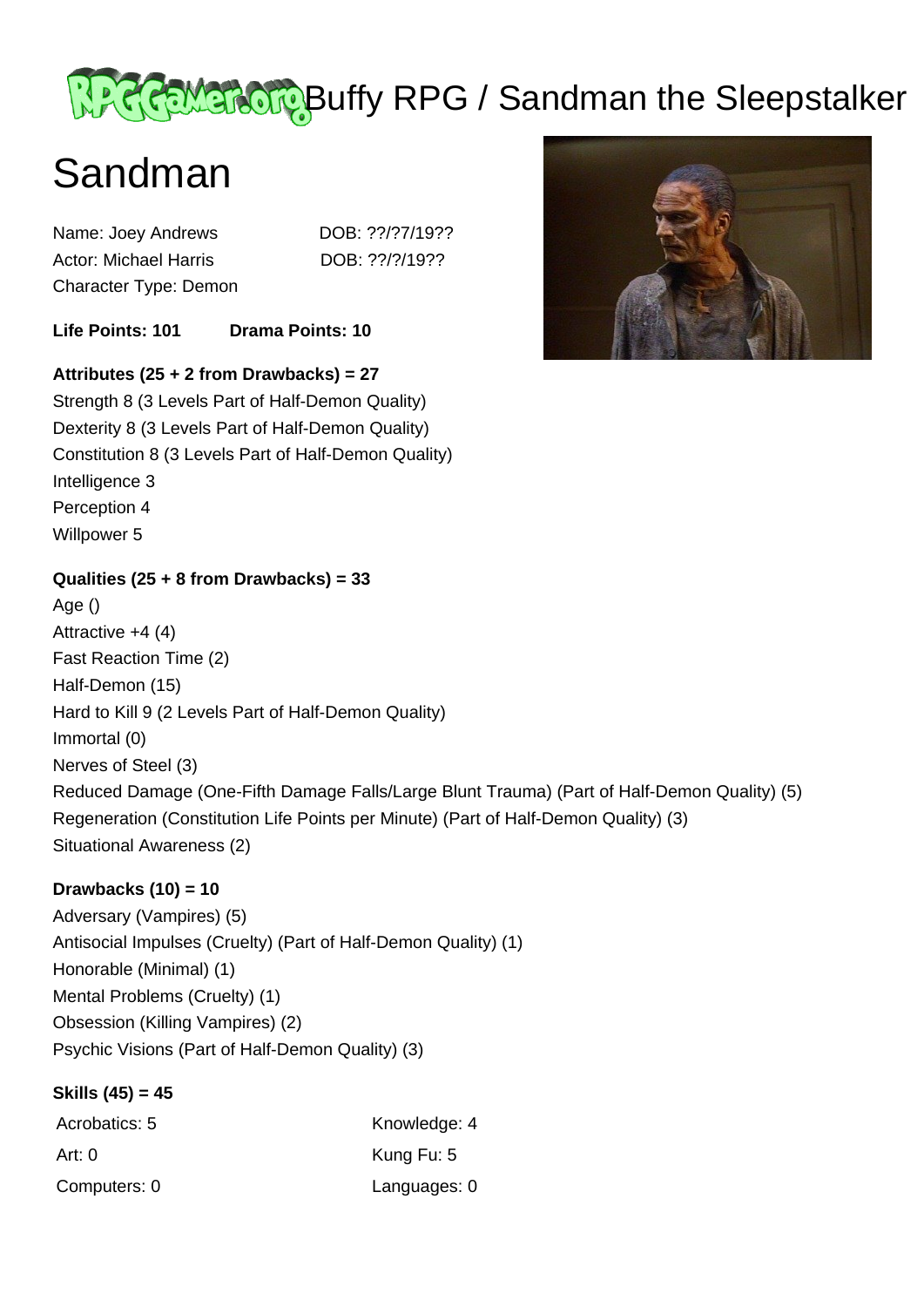| Crime: 5                   |              | Mr. Fix-It: 2 |                    |  |                          |
|----------------------------|--------------|---------------|--------------------|--|--------------------------|
| Doctor: 1                  |              | Notice: 5     |                    |  |                          |
| Driving: 4                 |              | Occultism: 5  |                    |  |                          |
| <b>Getting Medieval: 5</b> |              | Science: 0    |                    |  |                          |
| Gun Fu: 0                  |              | Sports: 0     |                    |  |                          |
| Influence: 5               |              | Wild Card: 0  |                    |  |                          |
| <b>Maneuvers</b>           | <b>Bonus</b> |               | <b>Base Damage</b> |  | <b>Notes</b>             |
| Catch Weapon               | 13           |               | None               |  | Ranged Defense Acti      |
| Dodge                      | 18           |               | None               |  | Defense Action           |
| Grapple                    | 20           |               | None               |  | <b>Resisted by Dodge</b> |
| Jump Kick                  | 15           |               | 30                 |  | <b>Bash</b>              |
| <b>Kick</b>                | 17           |               | 20                 |  | Bash                     |
| Parry                      | 19           |               | None               |  | Defense Action           |
| Parry Ranged               | 17           |               | None               |  | Defense Action           |
| Punch                      | 18           |               | 18                 |  | <b>Bash</b>              |
| Spin Kick                  | 16           |               | 22                 |  | <b>Bash</b>              |
| Sweep Kick                 | 17           |               | $9\,$              |  | Knocks Target Down       |
| <b>Toss</b>                | 14           |               | $9\,$              |  | Bash; must Grapple f     |

#### **Background on the Sandman**

 The Sleepstalker was a serial killer who killed six families before he was captured. He is sentence to be executed, but after he has been to the gas chamber he is reborn as a demon made of sand.

Through the use of powerful black magic, he has been turned into the Sandman.

 When the Sandman was a child his parents were very strict and puritanical, even sewing his mouth shut so blasphemous words would leave his mouth. When his mother died his father became a brutal drunk and would beat him every night.

Seventeen years after slaughtering all but one member of a family, a vicious serial killer known only as "The Sandman" awaits execution. But first, his jailers allow a minister to visit the killer to give him last rites, unaware that the minister is a voodoo priest and an ally of the condemned prisoner. The priest places a hex on the Sandman so that when he is executed, his soul migrates into a new body made of sand. To sever his ties with his former life and achieve absolute power, the sandman must find and kill a man named Griffin, the sole survivor of the last family murdered by the killer.

Quote: "I hear your screams, I hear all the children's screams."

#### **Roleplaying on the Sandman**

 Terri Flores is very focused on his mission to destroy demons. She can be emotional and if she looses her temper, the world better step aside.